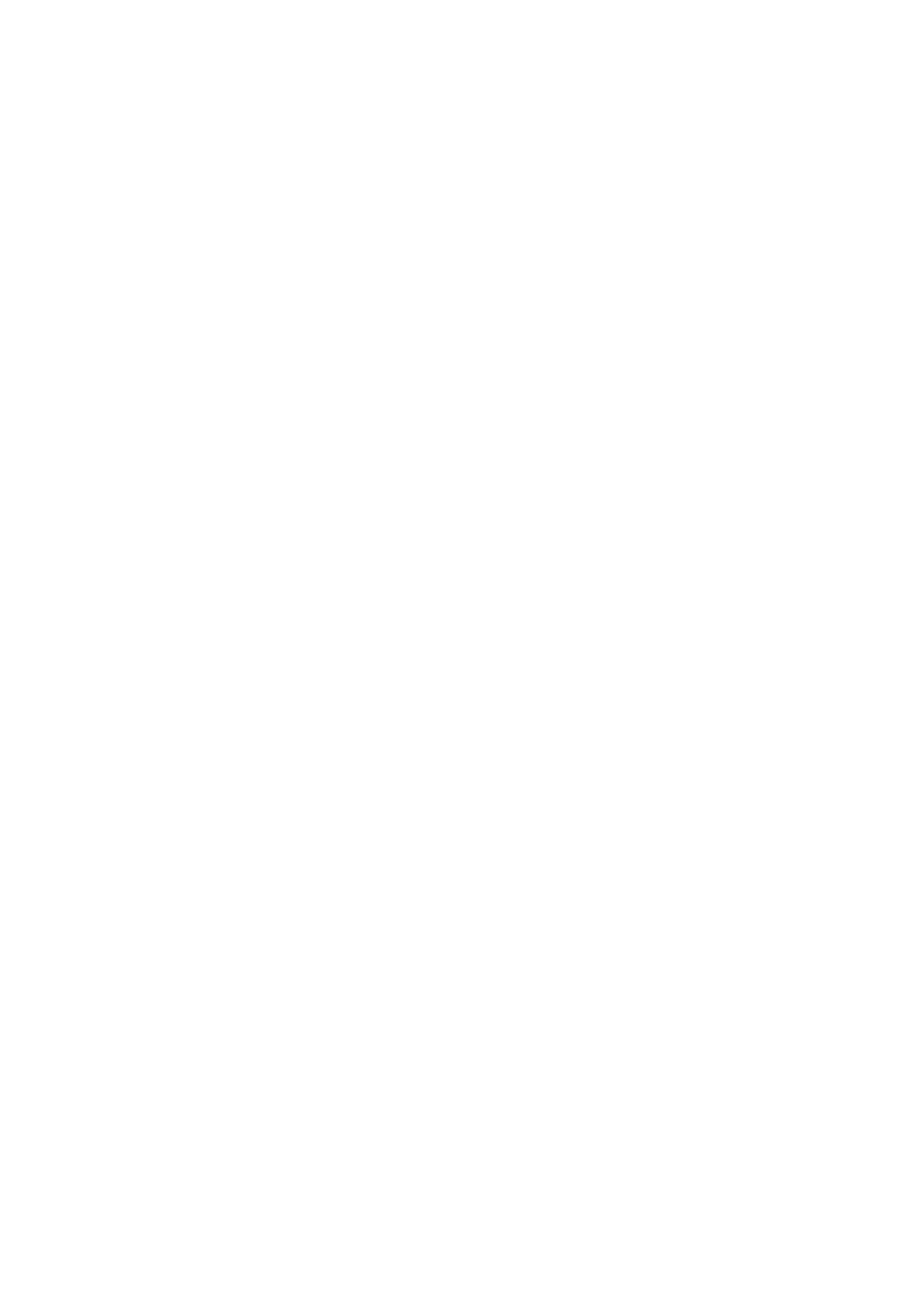## آیینفامه حفاظت و بهداشت عمومی در کارگاهها

**ماده ۱ :** کلیه کارگامهای موجود و کارگامهایی که در آتیه تأسیس میشوند باید مقررات عمومی مربـوط به حفاظت و بهداشت کار را که در این آییننامه مقـرر مـیشـود طبـق مـاده ۴۸ قـانون کـار , عايت نمايند.

فصل اول – ساختمان

**ماده ۲ :** ساختمان کا<sub>ر</sub>گامها و کارخانهها باید با وضع آب و هوای محل متناسب باشد. ماده ۰۳ برای هر کارگر در کارگاه حداقل باید ۱۲ متر مکعب فضا منظور گردد و فضای اشغال شده بـه وسيله ماشين آلات يا ابزار و اثاثيه مربوط بهكار همچنين فضاي بالاتر از ارتفاع سه متـر جـزء فضای مزبور محسوب نمیشود. ماده ۴: سقف و بدنه و كف عمارات كارگاه بايد با مصالحي ساخته و انـدود شـود كـه از نفـوذ رطوبـت بهداخل کارگاه جلوگیری نماید و حتی|لامکان مانع نفوذ گرما و یا سرمای خارج گردد. ماده ۵ : کف عمارات کارگاه باید هموار و بـدون حفـره بـوده و بـه نحـوی مناسـب مفـروش شـود کـه قابل شستشو باشد و تولید گرد و غبار نکند و موجب لغزیدن کارگران نگردد. در مواردی که نوع کار اقتضای ریخته شدن آب ,ا به کف کارگاه داشته باشد باید کف کا,گاه دارای شیب متناسب و مجرای مخصوص برای خروج آب و جلـوگیری از جمـع شـدن آب در كف كا, گاه باشد. ماده ۶: در محلهایی که مواد شیمیایی و سمی به کار می برند باید بدنه دیوار کارگـاه تـا یـک متـر و شصت سانتی متر ارتفاع از کف زمین قابل شستشو باشد. ماده ۷ : در صورتی که در ساختمان کارگاه دهانهها یا سوراخهایی موجـود باشـد کـه احتمـال سـقوط اشخاص برود باید به وسیله نصب پوششهای فلزی محکم و نردههایی که حـداقل ارتفــاع آن ۶۰ سانتی متر باشد موجبات جلوگیری از سقوط اشخاص و رفع خطر به عمل آید. ماده ۸ : عرض پلکان عمومی کارگاه باید حداقل ۱۲۰ سانتی متـر و پاگردهـای آن متناسـب بـا عـرض

آيين نامه حفاظت و پهداشت عمومي در کار گاه ه

 $\mathbf r$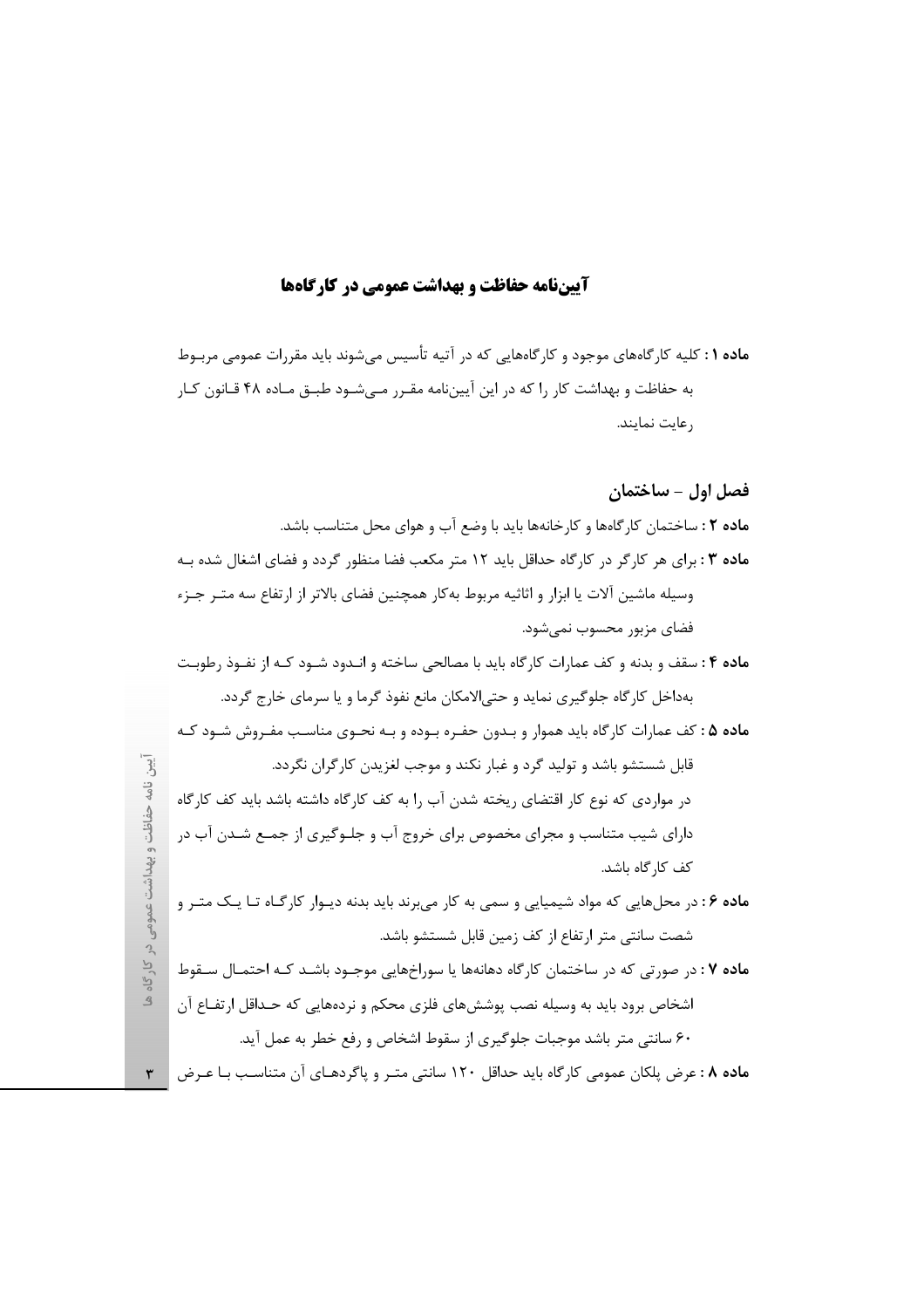مزبور باشد. در مورد پلکانهایی که بیش از چهار پله دارد در طرف باز پلکان باید نرده محکـم نصب شود و در مسیر پلکان نباید هیچ گونه مانعی وجود داشته باشد.

ماده ۹: عمارات كاركاه بايد به تناسب وسعت محل كار به اندازه كافي در و پنجره براي ورود نور و هـوا داشته باشد.

ماده ۱۰: کارگاههایی که وسایل کار و نوع محصول آن طوری است که بیـشتر در معـرض حریـق واقـع می شود حتی الامکان باید با مصالح نسوز ساخته شوند.

فصل دوم - روشنایی م**اده ۱۱** : در هر کارگاه بایستی روشنایی کافی (طبیعی یا مصنوعی) متناسب با نوع کار و محـل تـأمین شود. در صورتی که برای روشنایی از نور مصنوعی قوی استفاده شــود بایــد بــرای ممانعــت از ناراحتی چشم حبابهای مخصوصی نصب گردد.

ماده ١٢: كليه پنجرههاى بدنه و سقف كه جهت روشنايي اطاقها تعبيه شده و كليه چراغها و حبابها باید نظیف نگاه داشته شود.

فصل سوم - تهويه و حرارت ماده ۱۳: محل کار در هر کارگاه باید به طوری تهویه شود که کـارگران همیـشه هـوای سـالم تـنفس نمایند. در مورد محلهای کار پوشیده مقدار حداقل هوای لازم برای هر کارگر بر حسب نـوع کار در هر ساعت ۳۰ الی ۵۰ متر مکعب می باشد. ماده ۱۴: در کارگاههایی که دود و یا گاز و یا گرد و غبار و یا بخارهای مضر ایجاد مے شـود بایـد مـواد

مزبور با وسایل فنی مؤثر طوری از محل تولید به خارج کارگاه هـدایت شــود کــه مزاحمـت و خطری برای کارگران ایجاد ننماید.

ماده ۱۵ : در کار گامهایی که تهویه طبیعی کافی نباشد باید از وسایل تهویه مصنوعی استفاده شود. ماده ۱۶: هر کارگاه باید دارای وسائلی باشد که در زمستان و تابستان درجه حرارت داخلی آن به وضع قابل تحملی نگاهداری شود.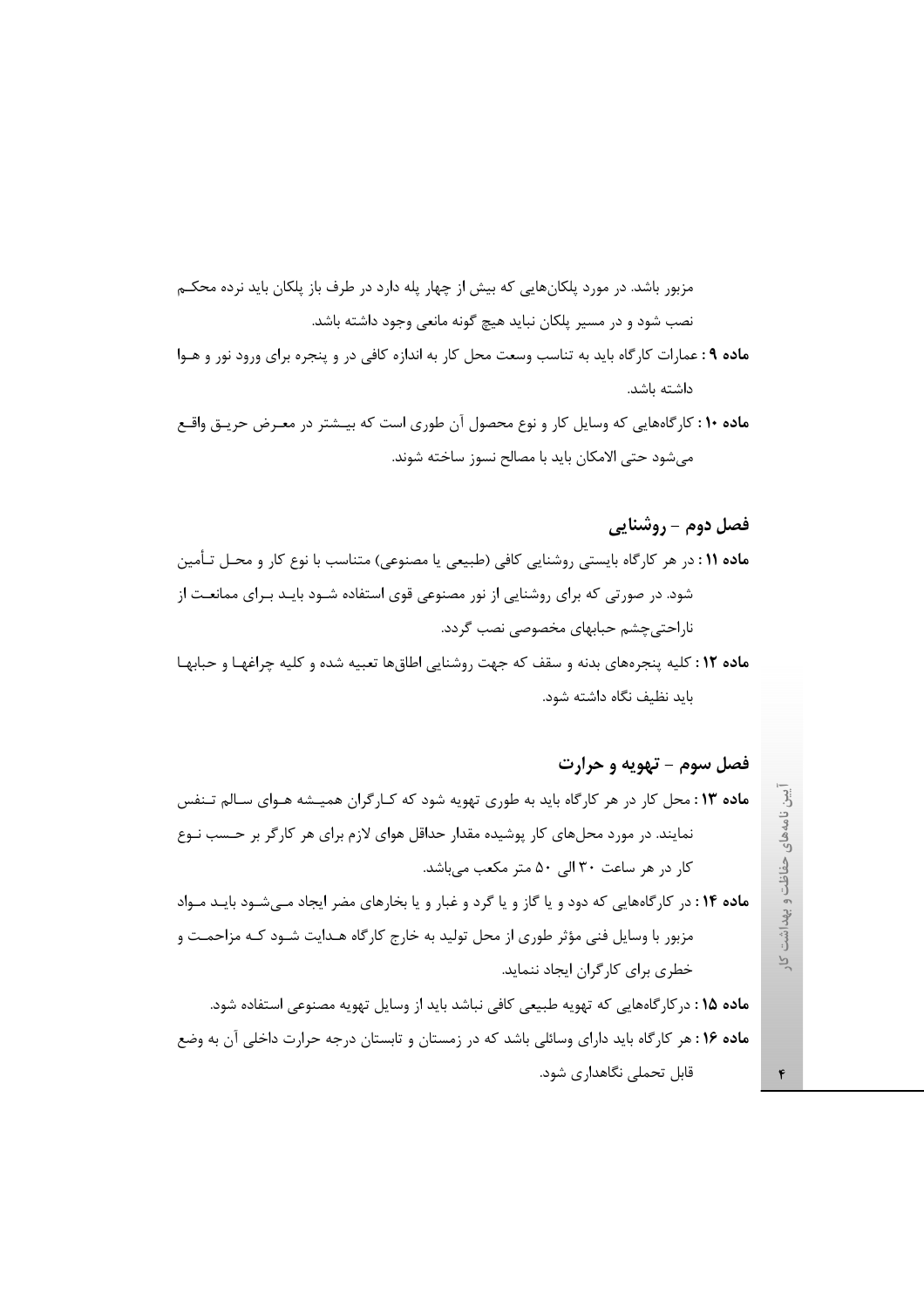فصل چهارم - جلوگیری از آتش سوزی و مبارزه با حریق ماده ۱۷: در هر سالن کار به تناسب تعداد کارگران باید درهای یک طرفهای کـه بـه خـارج بـاز شـوند به نام **درهای نجات** وجود داشـته باشـد و درهـای مزبـور بـه راهروهـا و یـا معـابر خروجـی ساختمان منتهى شوند. ماده ۱۸: درهای خروجی نجات هیچ وقت نبایـد قفـل باشـد و بایـد بـهوسـیله علایـم و یـا چراغهـای

مخصوصی از داخل مشخص باشد.

م**اده ۱۹** : کلیه پلکانها و پاگردها در ساختمانهای بلندتر از دو طبقه (طبقه اول ۵ متر و سایر طبقـات هر كدام ۴ متر محاسبه مى شود) بايد با مصالح ساختمانى نسوز ساخته شوند.

ماده ۲۰ : درهایی که به طرف پلکان باز میشود باید لااقل فاصلهای به اندازه عرض در تا نخـستین پلـه برای توقف داشته باشد.

ماده ۲۱ : در کارگاههایی که بیشتر احتمال بروز حریق می ود باید وسایل مخصوص اعلام خطر (آژیـر) بکار رود بهطوری که در تمام محوطه کار اعلام خطر شنیده شود.

م**اده ۲۲** : کارفرما موظف است مواد محترقه مورد نیاز کارخانه را در تانکهـا و مخـازنی کـه مقـاوم در مقابل آتش باشند نگهداری نماید و این مخازن و تانکها باید از محل کار مجزا و فاصله کافی داشته باشند.

ماده ٢٣: در نقاطي كه مواد منفجره و يا مواد سريع الاحتراق يا سريع الاشتعال وجـود دارد اسـتعمال دخانیات و روشن کردن و حمل کبریت، فندک و امثال آنها باید ممنوع گردد.

ماده ٢۴: در موارد زير تعبيه و نصب برق گير الزامي است : الف- ساختمانهايي كه در آن مواد قابل احتراق و يا انفجار توليد و يا ذخيره و انبار مي شود. ب- تانکها و مخازنی که بنزینونفتوروغن و یـا موادقابـل|شـتعال‹یگـر درآنهـا نگهـداری مىشود. ج – کوروهای مرتفع و دوکشهای بلند.

آيين نامه حفاظت و پهداشت عمومي در کار گاه ه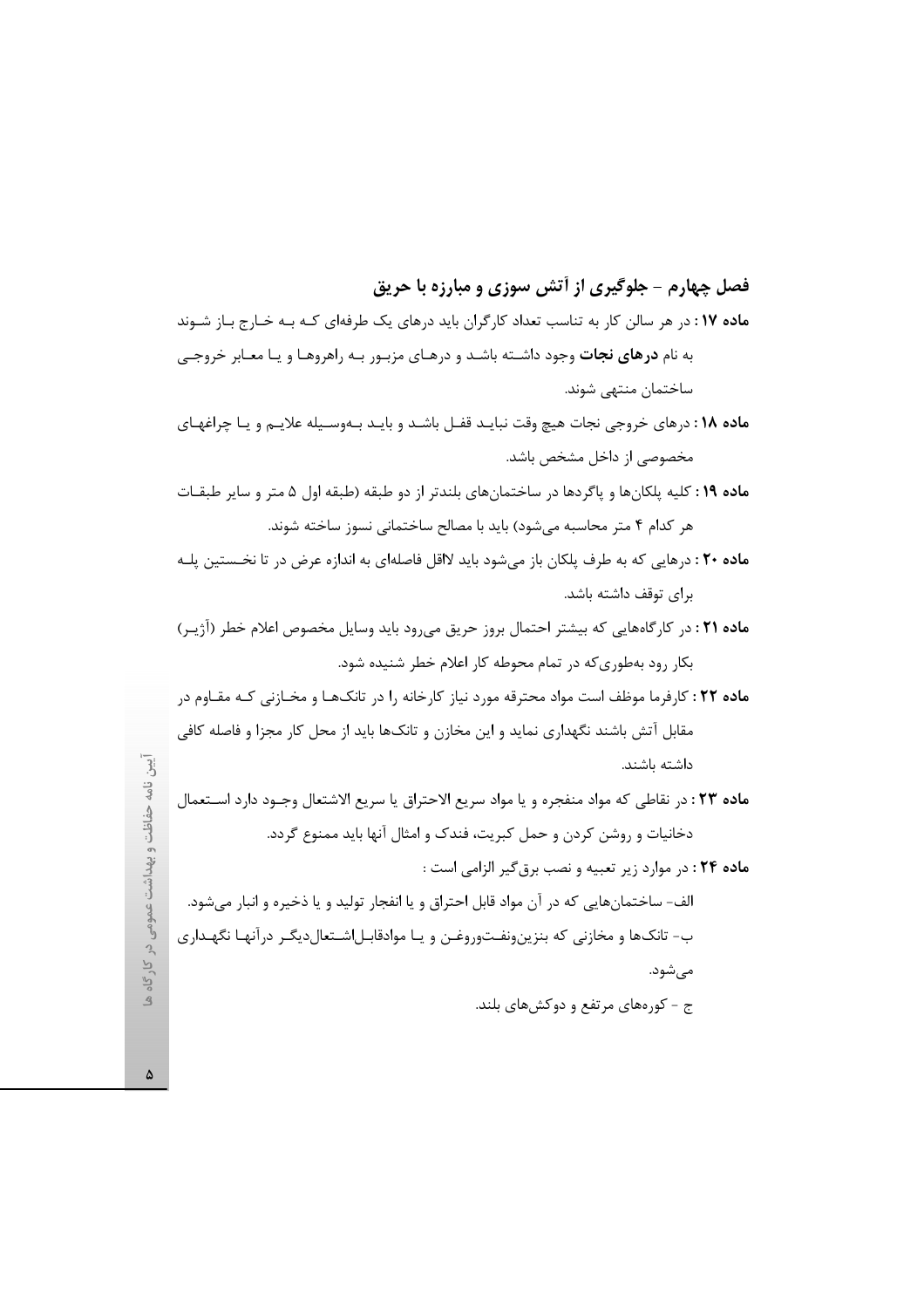## فصل ينجم – ماشين ألات، يوشش و حفاظ ماشين ألات

ماده ۲۵ : کلیه قسمتهای انتقال دهنده نیرو (ترانسمیسیون) از قبیل تسمه، فلکه، زنجیر و چرخ دنده و امثال آن و همچنین قسمتهایی از ماشینها که امکان ایجاد سـانحه بـرای کـارگر داشـته باشد باید دارای پوشش و یا حفاظ با استقامت کافی باشد.

- ماده ۲۶ : قبل از شروع به تعمير و نظافت و روغنكاري ماشينها بايد به طـور اطمينــان بخـشى آنهـا را متوقف ساخت.
- <mark>تبصره</mark> هنگام راه انداختن ماشینها به منظور آزمایش یا پس ازتعمیر لازمست این *ک*ار با ابزار مطمئن بەوسیلە متخصصینفنی تحتنظر مدیر فنی و یا نماینده فنی ذیصلاحیت او انجام گیرد.

ماده ۲۷ : در موقع تعمیر تانکها و مخازن مواد خطرناک و قابل احتـراق و اشـتعال و انفجـار از قبیـل مخازن بنزین و نفت و روغن و غیره باید مخازن مذکور تخلیه و سپس به خوبی شستشو شود بهطوری که هر گونه مواد زائد و خطرناک از جدار داخلی آن زائل گردد و برای آن که گازهای موجوده احتمالی به کلی خارج شـود بایـد دریچـههـای مخـازن بـاز بـوده و بـه وسـایل لازم تهويه گر دد.

فصل ششم - وسايل الكتريكي ماده ۲۸: وسایل و ادوات الکتریکی باید دارای حفاظ بوده و طوری ساخته و نصب و به کار برده شـود که خطر برق زدگی و آتش سوزی وجود نداشته باشد.

ماده ٢٩ : نصب و امتحان و يا تنظيم وسايل و ادوات الكتريكي بايد فقط توسط اشخاصي كه صـلاحيت فنی آنها محرز باشد انجام گیرد و متخصص قبل از شروع بکار آن را مورد آزمایش قرار دهد.

ماده ۳۰: برای جلوگیری از ازدیاد سیمهای متحرک و آزاد لازم است به مقدار کافی پریز در محلهای مناسب نصب گردد تا بهسهولت بتوان از آنها استفاده نمود.

ماده ۳۱ : پوشش ها و زره کابل های برق و لولهها و بست ها و متعلقـات و همچنـین حفـاظهـا و سـایر قسمتهای فلزی وسایل برق که مستقیماً تحت فشار بـرق نیـستند بـرای جلـوگیری از بـروز خطرات احتمالی باید اتصال زمین مؤثری داشته باشند.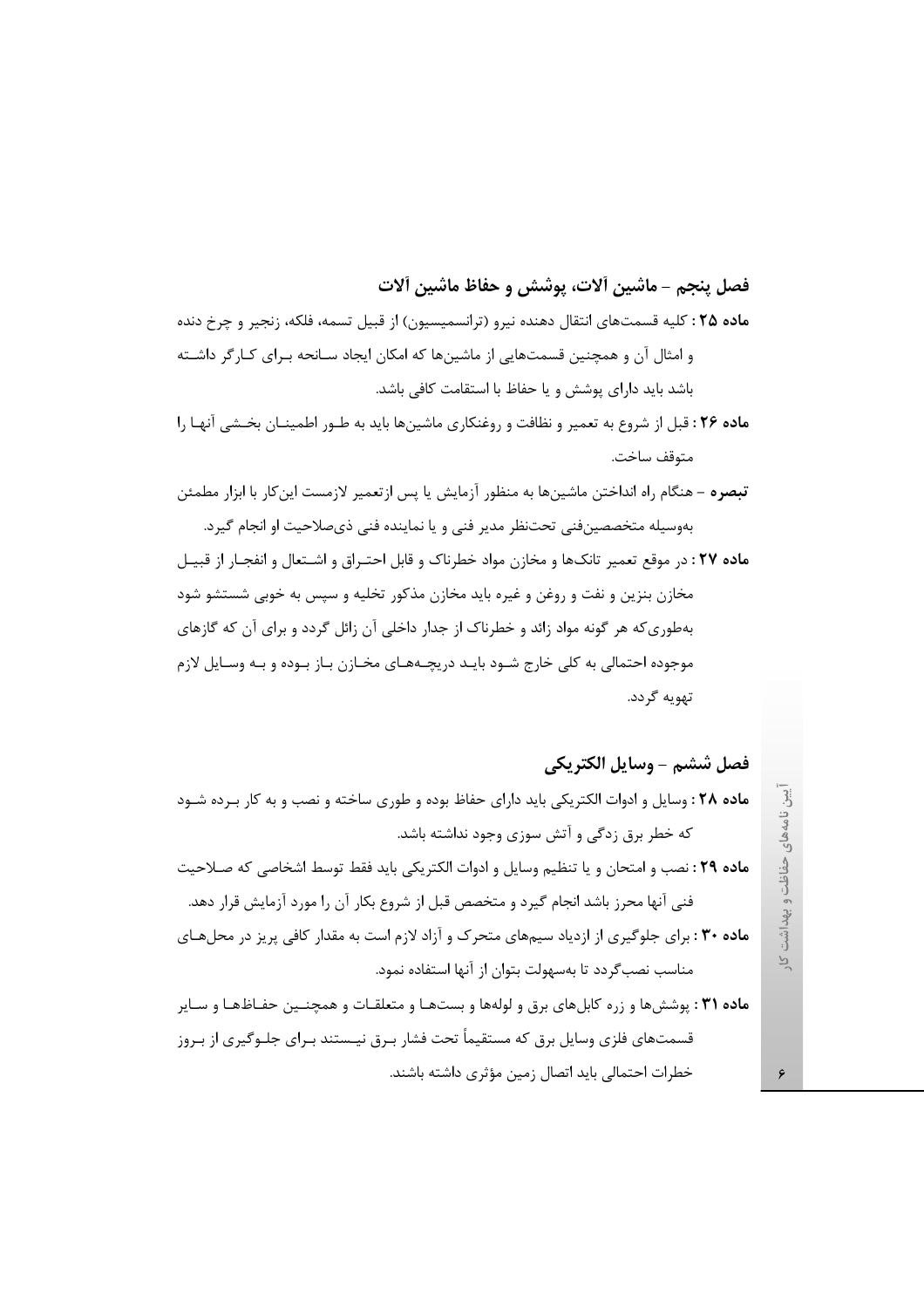ماده ٣٢: سیمهای اتصال زمین باید دارای ضخامت کافی و در نتیجه مقاومت کم باشند تـا بتواننــد بـا حداکثر جریان احتمالی که در اثر از بین رفتن و یا خراب شدن عـایق بوجـود آیـد اســتقامت داشته باشند. ضمناً باید در مدار جریان، وسایلی پیشبینی شـود کـه در صـورت پیـدا شـدن نقصی کهموجب اتصال جریان برق بهزمین گرددتمام مدار یا قسمت معیوب آن را قطع کند.

- ماده ٣٣: در نقاطي كه احتمال صدمه به سيمهاى اتصال زمين مي رود بايستي بهوسيله مكانيكي آنها , ا محافظت نمود.
- **ماده ۳۴**: در مورد دستگاههای الکتریکی متحرک که دارای قسمتهای فلزی بدون عایق باشند اعــم از این که با جریان متناوب کار کنند یا دائم باید احتیاطات زیر به عمل آید : الف – بدنههای فلزی بدون عایق وسایل مزبور بایستی به طور اطمینان بخـشی اتـصال زمـین داشته باشند مگر اینکه جریان دائم با فشار کمتر از ۲۵۰ ولت باشد. ب – بكار بردن دستگاههای الكتريكي متحرك با ولتاژ بيش از ۲۵۰ ولت ممنوع است. ج – در مواردی که بکار بردن سیم اتصال زمین موثر مقدور نباشد باید جریانی با ولتــاژ کمتــر به کار برده شود. د - در محیطهای آماده به اشتعال و همچنین در مجاورت مــواد قابــل اشــتعال بایــد فقـط از وسایل مخصوص الکتریکی متحر کی استفاده شود که از لحاظ عـدم ایجـاد اشــتعال اطمینــان بخش باشد. ماده ۳۵ : در مدت تعمیر شبکه برق باید آنرا بهوسیله کلید از منبع جریـان قطـع و بـه زمـین متـصل نمود و در صورت لزوم بین سیمهای شبکه نیز اتصال مستقیم برقرار کرد. ماده ۳۶: در محیطی که خطوط تحت فشار برق وجود دارد تعمیر یا نصب ماشین آلات و دستگاهها یا
	- سیمکشی یا هرعمل دیگر که ممکن است ایجاد برق;دگی نماید اکیداً ممنوع و فقـط پـس از قطع جريان برق انجام آن مجاز خواهد بود.
- ماده ۳۷: سیمها و کابلهای برق باید دارای روپوش عایق مناسب با فشار الکتریسیته و سـایر شـرایط موجــوده (رطوبــت و گرمــا، ضــربه و ســاييدگي و غيــره) بــوده و روى اصــول فنــي نــصب و حتى الامكان در لوله و يا كانال قرار گرفته باشند.

 $\frac{3}{2}$ ٺامد حفاظت و پهداشت عمومی در کارگاه ه

 $\pmb{\mathsf{v}}$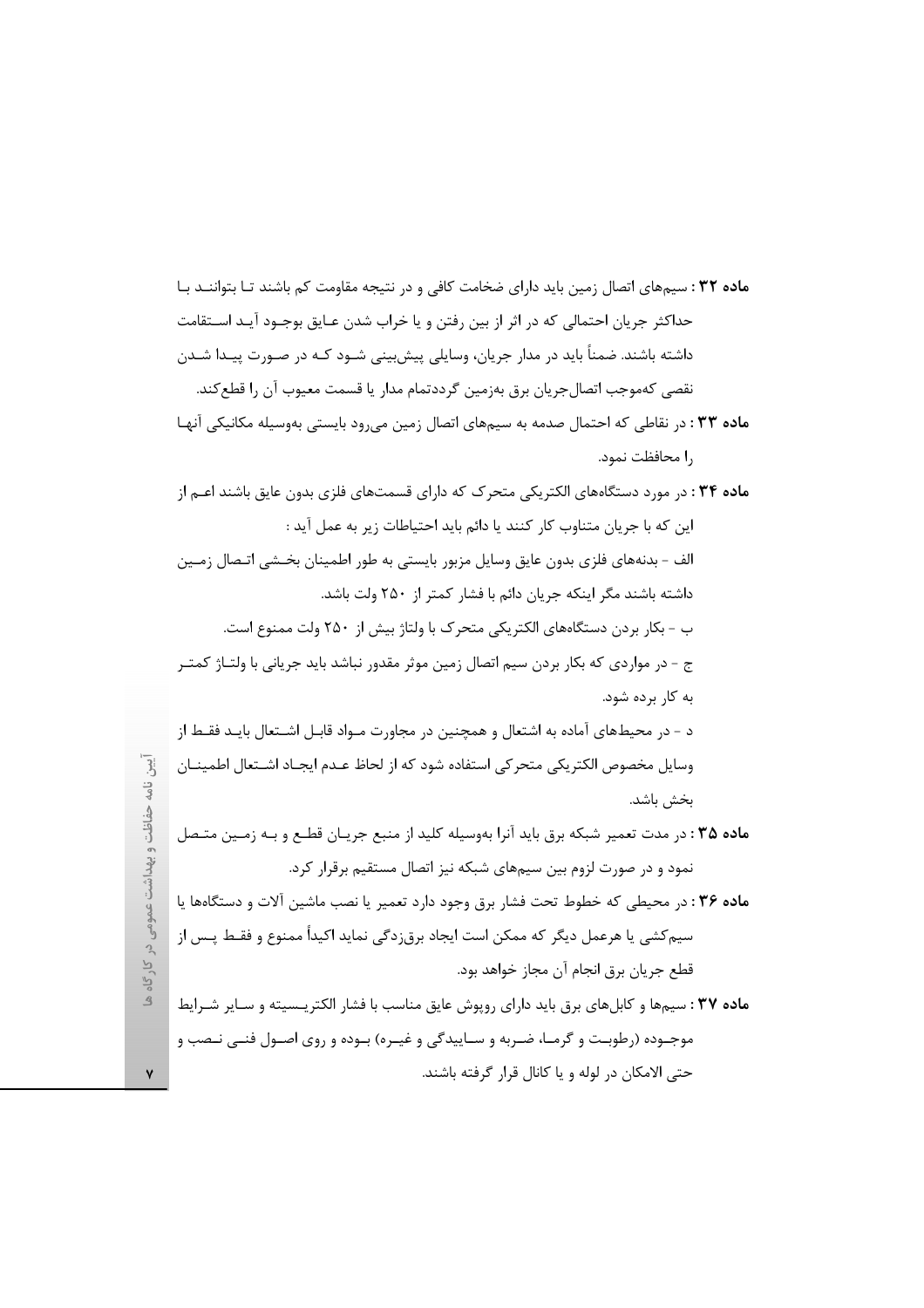ماده ۳۸ : سیمهای پل گردان، جراثقال و سایر سیمهایی را که نمیتوان عـایق نمـود بایـد طـوری در حفاظ قرار داد که از اتصال احتمالی جلوگیری شود.

ماده ۳۹ : در کارگاههایی که مواد منفجره و یا گازهای قابل احتراق و مواد قابل اشتعال تولید می شود بایستی اتصالهای برقی به نحوی باشند که ایجاد جرقه ننماید و از موتورهایی که طبق اصول فنی برای این قبیل کارها ساخته شده استفاده شود.

ماده ۴۰ : كليه ماشين آلات و دستگاههايي كه احتمال توليد الكتريسيته ساكن دارد بايد اتـصال زمـين مؤثر داشته باشند تا از تراکم بارهای الکتریسیته ساکن روی آنها جلوگیری شود.

ماده ۴۱ : در محیطی که مواد قابل اشتعال و یا قابل انفجار (گازها، گرد و غبـار، بخـارات قابـل انفجـار، مایعات قابل اشتعال و غیره) وجود دارد علاوه بر اتصال زمین باید به وسایل مطمـئن دیگـری نیز از تراکم بارهای الکتریسیته ساکن جلوگیری نمود.

اصول بهداشت نگاهداری شود. **ماده ۴۶**: دیوارها سقف پنجرهها و درها و شیشههـا بایـد پـاکیزه بـوده و بـی عیـب نگاهداشـته شـوند

کف سالنها باید پاکیزه بوده و در حدود امکان تر و لغزنده نباشد.

یین نامههای حفاظت و پهداشت کار

 $\pmb{\lambda}$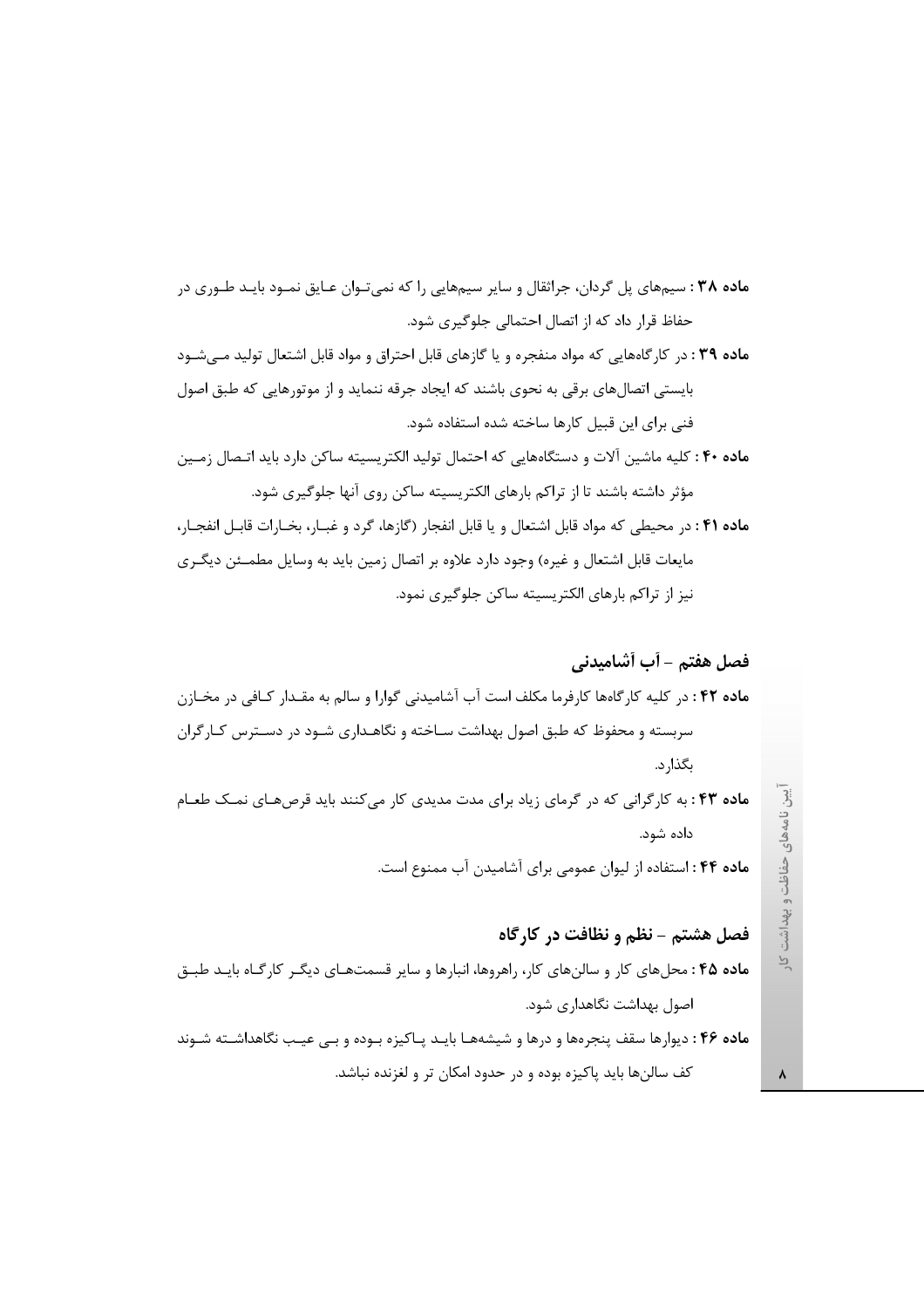**ماده ۴۷**: جارو و نظافت کردن تا جایی که امکان دارد باید در فواصل نوبتهای کـار انجـام شـده و بـه ترتيبي صورت گيرد كه از انتشار گرد و غبار جلوگيري شود.

- ماده ۴۸: انداختن آب دهان و بینی روی زمین و دیوار و راه پله ممنوع است و در هر محل کار باید به تعداد كافي ظروف مخصوصي براي ريختن زباله و ظروف ديگري براي انداختن اخلاط موجود باشد. این ظروف بایـد قابـل پـاک کـردن بـوده و در شـرایط مناسـب بهداشـتی نگهـداری و گندزدایی شوند.
- م**اده ۴۹** : فاضلاب و سایر فضولات کا<sub>ر</sub>خانجات باید بهوسیله مجاری فاضلاب به چاهها و یا حوضچههای تصفيه ريخته شود و اين مجاري بايد با مصالح غير قابل نفوذ ســاخته شــده و قطـر داخلــي و شیب آنها طوری باشد که به سهولت فاضلاب را به چاهها و یا حوضـچههـای تـصفیه هـدایت نماید. در محلهایی که شیب کافی وجـود نـدارد بـه وسـایل مکـانیکی بایـستی ایـن منظـور تأمين گردد.
- **ماده ۵۰ :** در کارگاههایی که فضولات حاصله ممکن است موجب مـسمومیت یـا بیمـاری گـردد بایـد فضولات مزبور با عملیات فیزیکی یا شیمیایی در حوضچههای مخصوص تصفیه گـردد در هـر حال در دفع فضولات باید از نظر حفظ سلامت و بهداشت و جلوگیری از خطرات ممکنه دقت و پیش بینے های لازمه بعمل آید.
- ماده ۵۱ : مواد اولیه و محصول کارگاه باید طوری در داخل انبارها و یا کارگاه گذارده شـود کـه عبـور و مرور کارگران و در صورت اقتضا وسایل نقلیه به راحتی ممکن باشد و ضمنأ مواد مزبـور بایـد طوری چیده شود که خطر سقوط و بروز سوانح وجود نداشته باشد.
- ماده ۵۲ : هر کارگاه باید دارای تعداد کافی مستراح مردانه و زنانه به طور مجزا باشد ساختمان مستراح باید طوری باشد که بوی عفونت آن بهوسیله هواکش به خارج منتقل گردد و آبـی کـه در آن استعمال می شود از شیر برداشته شود. برای هر ۲۵ کارگر حداقل بایـد یـک مـستراح وجـود داشته باشد و در هر مستراح یک آفتابه گذاشته شود شستشو و گندزدایی مرتب مستراحها الزامى است.

٩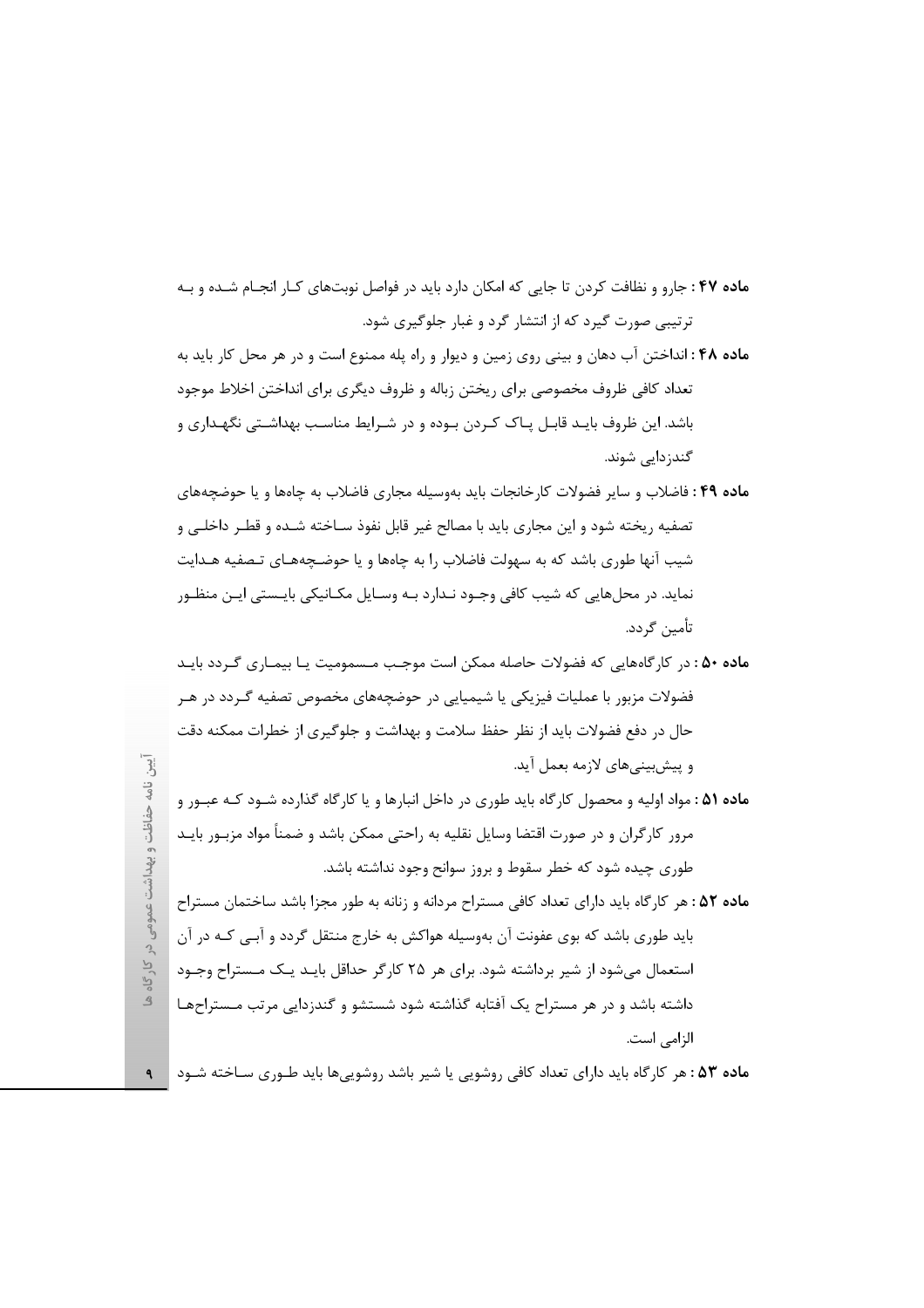که طبق اصول بهداشتی قابل استفاده و قابل پاک کردن باشد. برای هر ۲۰ نفر کارگر حـداقل باید یک روشویی وجود داشته باشد. **ماده ۵۴:**کارفرما مکلف است برای تأمین نظافت کارگران به مقدار کافی صابون در اختیار آنان گذارده و وسایل خشک کردن دست و روی کارگران را تأمین نماید. ماده ۵۵ : در کارگاههایی که پوست بدن کارگران در معرض مواد سمی یا عفـونی یـا محـرک یـا مـواد کثیف و گرد و غبار بوده و همچنین در کارگاههایی که کارگران در گرمای زیاد کار مے کننـد کارفرما مکلف است برای هر شش نفر کارگری که در یک زمان کار خــود را تــرک مــی کننــد حداقل یک دوش با آب گرم و سرد تهیه نماید و محل روش۵ما باید با مراقبت کامـل نظیـف و

ماده ۵۶ : در هر کارگاه باید اطاقی با وسعت کافی و قفسههای انفرادی برای تعـویض و گـذاردن لبـاس شخصی کارگران اختصاص یابد. اطاق مزبور و قفسههای آن باید مرتبـاً تهویــه و گنــدزدایی و پاکیزه شود.

فصل نهم - ناهار خوري **ماده ۵۷:** هر کارگاه که کارگران آن در همان جا غذا صرف می نمایند باید دارای محـل مخـصوصی بـا وسعت کافی و تعداد لازم میز و نیمکت برای عدهای که در یک موقع غـذا مـی خورنـد باشـد. محل غذاخوری باید دارای روشـنایی کـافی بـوده و پیوسـته طبـق اصـول بهداشـتی پـاکیزه نگهداری شود.

ماده ۵۸ : ظروف غذاخوري بايد هميشه ياک و عاري از هر گونه آلودگي باشد.

گندزدایی شود.

ماده ۵۹: کارکنان محل غذاخوری باید دارای روپوش تمیز بوده و نـسبت بـه نظافـت شخـصی خـود مراقبت کامل بنمایند و ماهی یک مرتبه معاینه پزشکی بشوند.

ماده ۶۰: کارگران قبل از ورود بـه محـل غـذاخوری بایـد دسـت و روی خـود را بـا صـابون بـشویند و درصورتی که با مواد سمی یا عفونی و یا کثیف سروکار دارند لباس کار خود را تعویض نمایند.

 $\mathcal{L}$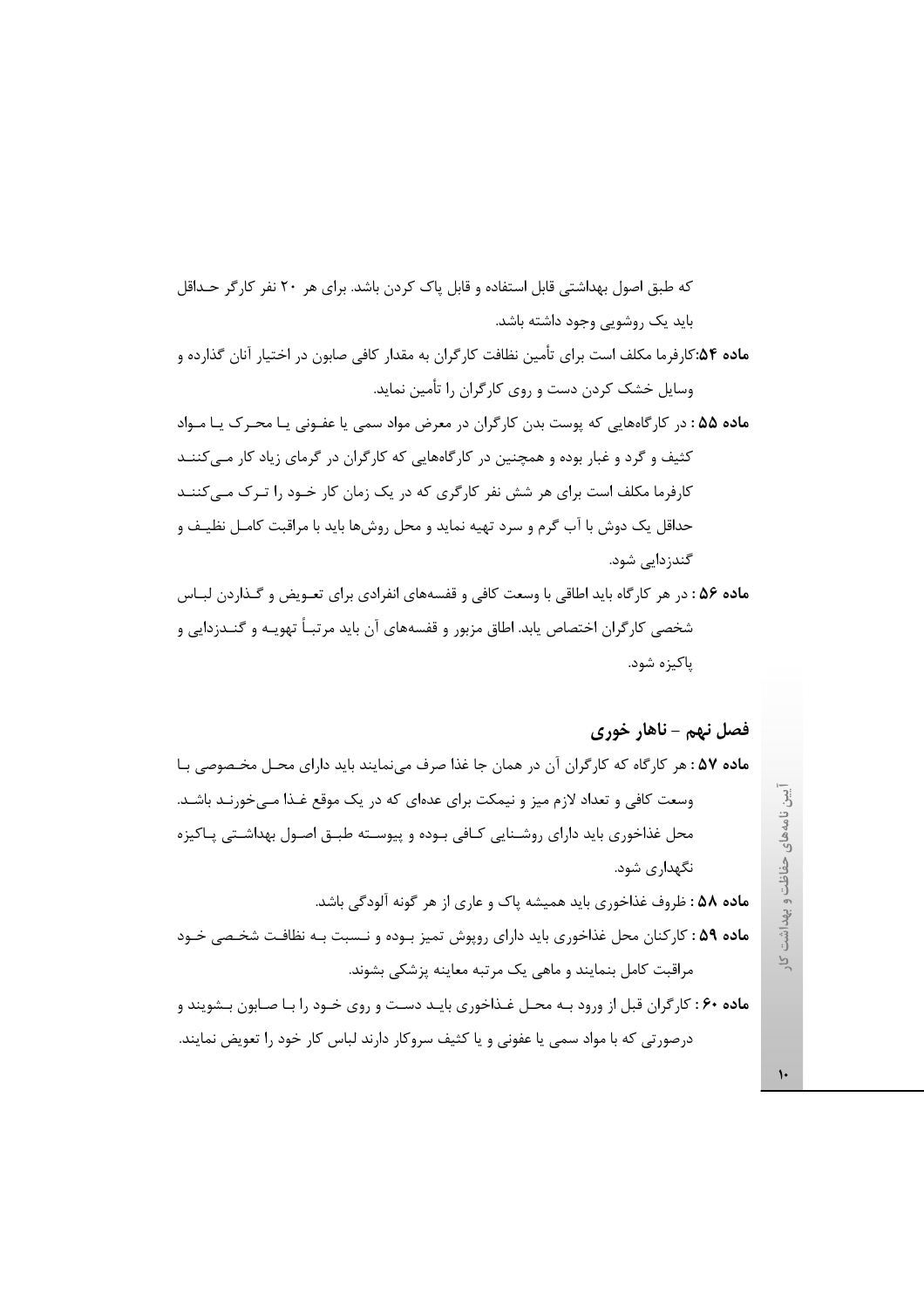فصل دهم - وسايل استحفاظي فردي

**ماده ۶۱**: کارفرما موظف است در هر سال دو دست لباس کار مجاناً در اختیار هر کارگر بگـذارد. لبـاس کار باید مناسب با نوع کار باشد و طوری تهیه شود که کارگر بتواند به راحتی وظائف خــود را انجام دهد و موجب بروز سوانح نگردد. **تبصره** – به کارگران زن علاوه بر لباس کار باید سربند نیز داده شود. ماده ۶۲: به کارگرانی که با مواد شیمیایی کار میکنند باید علاوه بر لبـاس کـار، بـر حـسب نـوع کـار وسایل استحفاظی لازم از قبیل پیش بند و کفش و دستکش مخصوص و عینـک و غیـره کـه آنان ,ا از آسیب مواد مزبور مصون دارد، داده شود. ماده ۶۳: به کارگرانی که در مجاورت کورههای ذوب فلـز و آهنگـری کـار مـی کننـد بایـد لبـاس یـا پیش بند نسوز و نقاب یا عینک و به کارگرانی که مستقیماً با مواد گداخته کار میکنند علاوه بر وسایل فوق دستکش و کفش نسوز داده شود. ماده ۶۴: برای سیم کشی و هر نوع کار دیگر در ارتفاعات مانند دیوارها و پایههای بلند و به طور کلبی هر محلی که امکان تعبیه وسایل حفاظتی برای جلوگیری از سقوط کارگر مقدور نباشـد بایـد به کارگران کمربند اطمینان داده شود. م**اده ۶۵ :** لباس کارگرانی که با مواد سمی کار می کنند باید در محل مخصوصی جدا از محل لباس *ک*ـن عمومی نگاهداری و بهترتیبی شستشو شود که کارگران را از آسیبنفوذ سم مصون بدارد. ماده ۶۶: برای کارگرانی که موقع کار در معرض سقوط اجسام قرار دارند باید کفش حفـاظتی و کـلاه مخصوص حفاظتی از فلز و یا ماده سخت دیگری که قابل اطمینان باشد تهیه شود. م**اده ۶۷**: کارفرما مکلف است مراقبت نماید کارگرانی که در نزدیکی قسمتهای گردنـده ماشـین آلات مشغول کار می باشند. موهای خود را کوتاه نموده و یا به وسیله سربند نگهداری نمایند. ماده ۶۸: در مواردی که نوع کار طوری است که خطراتی بـرای چـشم کـارگران وجـود دارد از قبیـل سمباده و جوشکاری و ماشینهای تراش و نظائر آن کارفرما مکلف است عینکهای مخصوص مناسب با کار در دسترس کارگران بگذارد. ماده ۶۹: کارفرما مکلف است به کارگرانی که روی شبکه تحت فشار برق کـار مـیکننـد و در معـرض | ۱۱

نامه حفاظت و بهداشت عمومی در کارگاه ه

 $\begin{array}{c} \overline{3} \end{array}$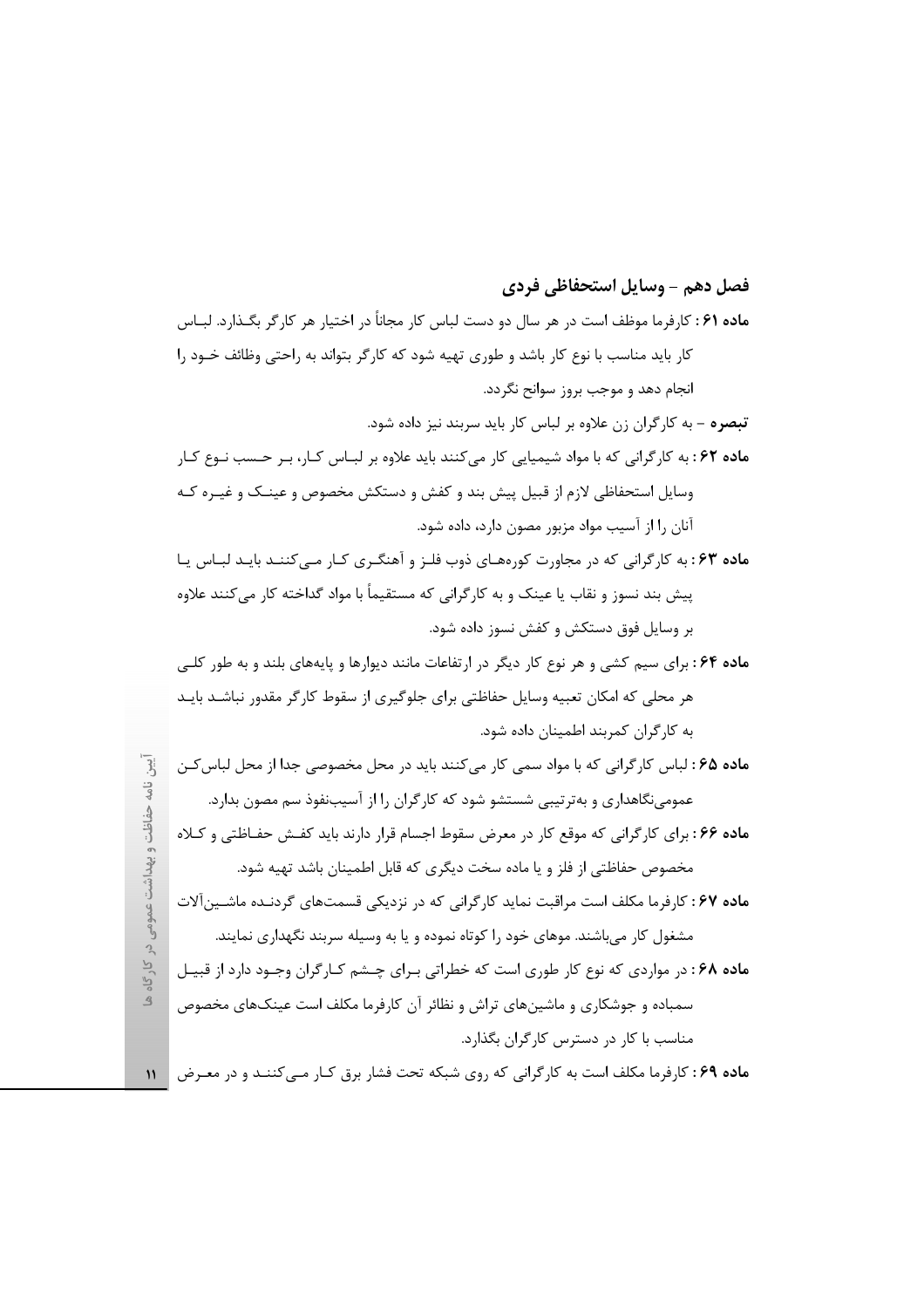خطر بـرق زدگـی هـستند عـلاوه بـر ابـزار مخـصوص دسـتکش و کفـش و کـلاه مخـصوص عايق الكتريسيته بدهد.

- ماده ۷۰: در مواردی که جلوگیری از انتشار گرد و غبار و مواد شیمیایی و یا تهویه محیط آلوده به مواد مزبور از لحاظ فنی ممکن نباشد کارفرما موظف است ماسک و یا وسایل استحفاظی متناسب دیگری تهیه و در اختیار کارگر مربوطه قرار دهد.
- ماده ۷۱ : در محیطهای مرطوب و در مورد کارهایی که در آب انجام میشود کارفرما بایـد بـه تناسـب نوع کار کفش یا چکمههای لاستیکی و در صورت لزوم دستکشهای غیر قابل نفوذ تهیه و در دسترس کارگران بگذارد.
- ماده ۷۲ : به کارگرانی که با اشیاء و مواد برنده (از قبیل اوراق فلزی و جامهای شیشهو خرده شیـشه و غیره) کار می کنند باید دستکشهای متناسب با نوع کار دادهشود.
- **ماده ۷۳:** کارفرما مکلف است بهوسیله مسئولین فنی خود کلیه وسایل استحفاظی را مرتبــاً بازرســی و در صورت لزوم تعمیر و یا تعویض نماید تا پیوسته وسایل مزبور برای تامین حفاظت کـارگران آماده باشد.
- م**اده ۷۴:** کارفرما مکلف است مراقبت نماید که کارگران مرتباً از وسایل استحفاظی که بهوسیله او تهیه و در اختیار آنان گذاشته شده استفاده نمایند. عدم استفاده از وسـایل مزبـور قـصور در انجـام وظيفه محسوب مي شود.

## فصل یازدهم – کمک\های اولیه

م**اده ۰۷۵** کارفرما مکلف است در صـورت امکـان مرکـزی بـرای اسـتفاده فـوری بیمـاران یـا اشـخاص آسیب دیده تحت نظر یک یا چند پزشک یا پزشکیار تاسیس نماید و در صـورت عـدم امکـان باید یک یا چند قفسه محتوی داروها و لوازم کمکهای اولیه متناسب با تعداد کارگران و نـوع خطرات کارگاه در نقاطی که دسترسی فوری بهآنها برای کارگران میسر باشـد ایجـاد نمایـد. مراکز کمکهای اولیه و محل نصب قفسهها باید بهوسیله علایم مخـصوص بـصورتی مـشخص باشد که کلیه کارگران از محل آن مطلع باشند. کارفرمایانی که کارگران آنان مشمول مقررات

 $\mathcal{N}$